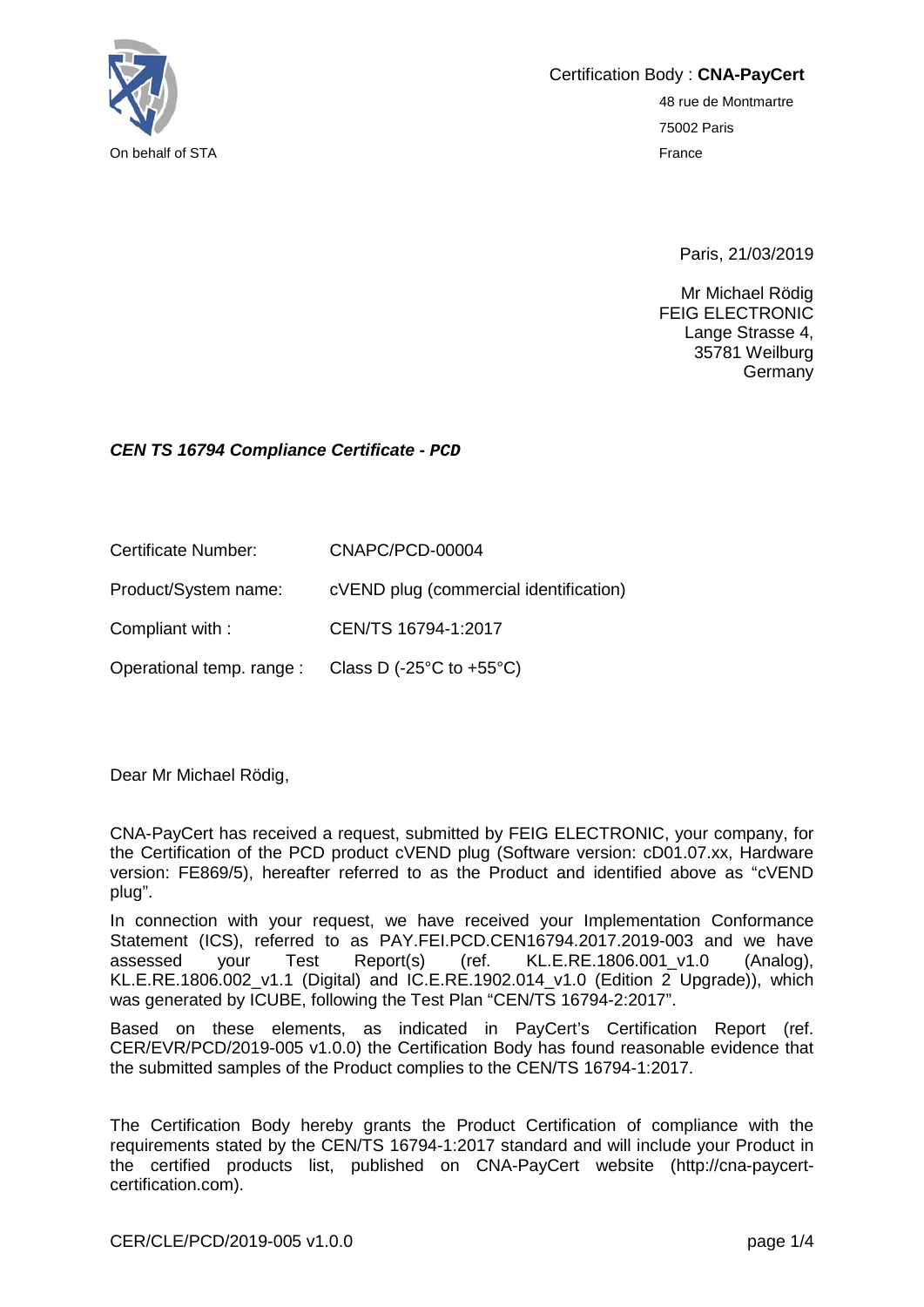

Please note that the present Certification is subject to the following terms and conditions as listed hereafter :

i) The present Certification is granted on the basis of the Smart Ticketing Alliance Certification Policy and therefore is valid as of today and will expire on the 21/03/2026

ii) If the Product is changed, FEIG ELECTRONIC must notify the Certification Body of this fact in writing. Any change in the Product that may generate a different behaviour with respect to the CEN/TS 16794-1:2017 standard or a difference in the Product Implementation Conformance Statement will be considered a major modification subject to a new evaluation in order to maintain the present Certification.

iii) The present Certification granted to FEIG ELECTRONIC for the above referenced Product is non-transferable to any other vendor.

The Certification Body has the right to terminate or revoke the Certification should any of the aformentionned terms and conditions be not respected.



Signature numérique de Ludovic **VERECOUE** DN : cn=Ludovic VERECQUE, o=PayCert, ou=General Manager, verecque@paycert.eu, c=FR Date : 2019.03.21 16:48:53 +01'00'

Name: Ludovic VERECQUE

Title: General Manager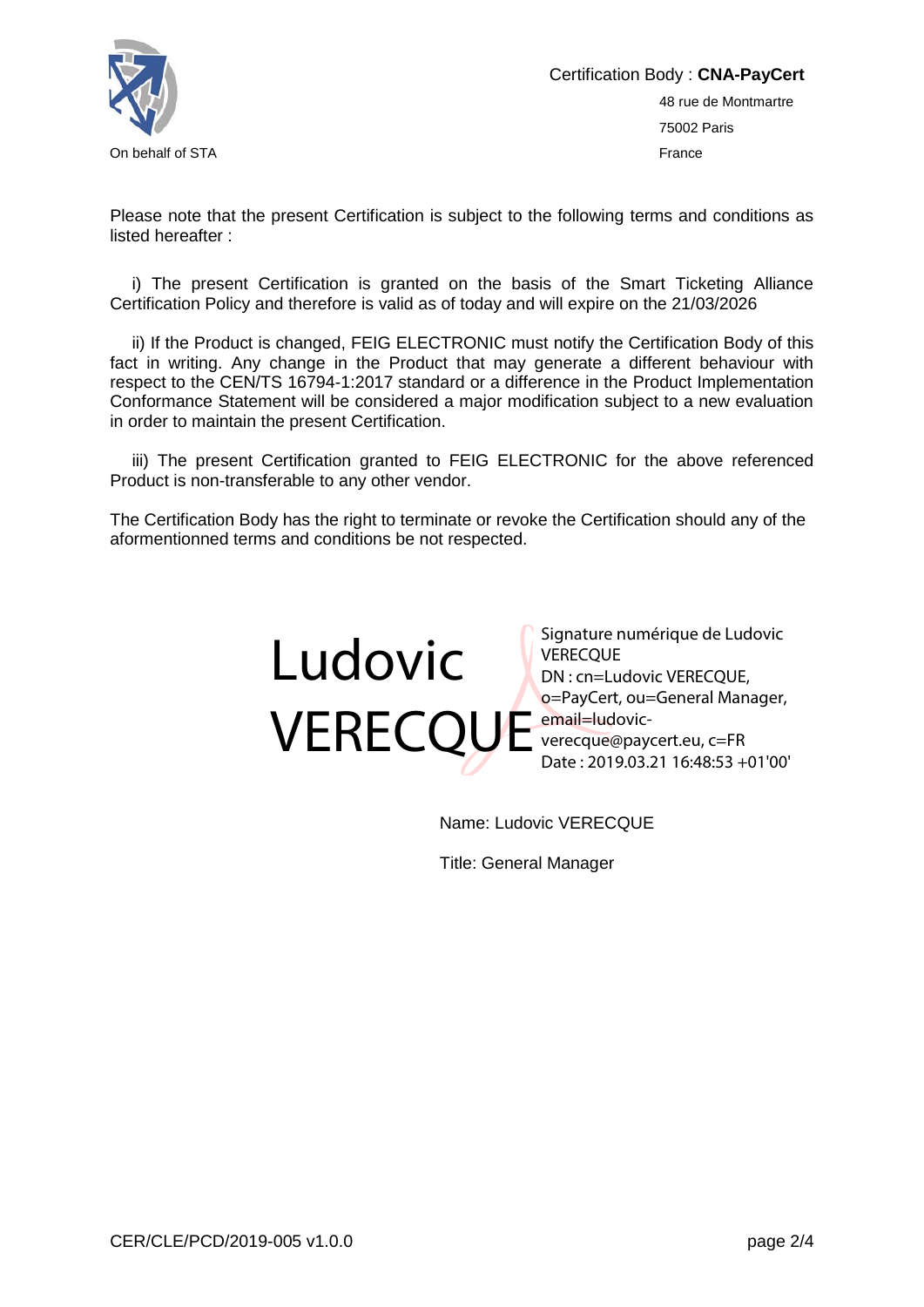

## **a. PCD Product Description**

[PCD1] Administrative data

[PCD1.1] (\*) Brand name: cVEND

[PCD1.2] (\*) Trade name: cVEND

[PCD1.3a] (\*) Hardware version: FE869/5

[PCD1.3b] (\*) Software version: cD01.07.xx

[PCD1.4] (\*) Reference of the contactless reader or antenna module: cVEND plug

[PCD1.4a] (\*) Hardware version of the contactless reader or antenna module: 1.0

[PCD1.4b] (\*) Software version of the contactless reader or antenna module: 02.06.00a

[PCD1.5] (\*) EMVCo Approval number (if applicable): 10382 0215 231 231a 231a FIM

## **b. PCD General Technical Characteristics**

[PCD2.1] (\*) PT Reader Type: IFM reader (full range A and B) [PCD2.2] (\*) Transaction supported when more than one PICC in the field: No [PCD2.3] (\*) Operational temperature range supported: Class D (-25°C to +55°C) [PCD2.7] (\*) Reference of the PCD Zero Point – Range A (target ID marked on sample or photo or diagram)